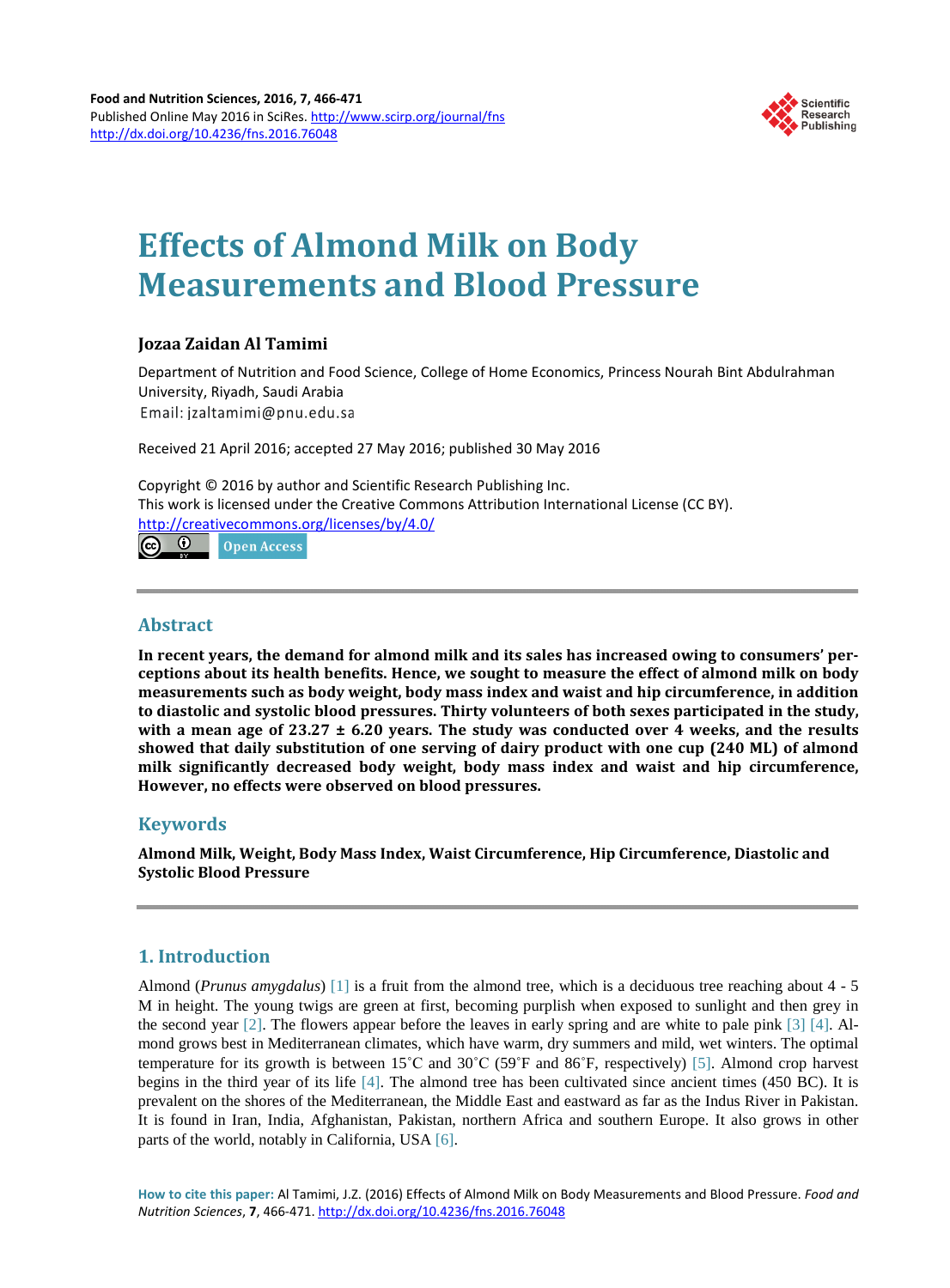In addition to its low content of saturated fats and lack of cholesterol, almonds are known for their nutritional content, which is high in protein, fibre, unsaturated fatty acids, tocopherol and many vitamins and minerals [\[7\].](#page-4-6) Ros reported that almonds are rich in alpha-tocopherol and antioxidants, which are concentrated in the shell. Thus, shelling almonds leads to the loss of 25% - 50% of antioxidants [\[8\].](#page-4-7) One hundred grams of almonds contain 579 calories, 21.15 g protein, 49.93 g fat, 21.55 g carbohydrates, 12.5 g fibre, 269 mg calcium, 270 mg magnesium, 481 mg phosphorus, 733 mg potassium, 1.138 mg riboflavin, 3.618 mg niacin and 25.63 mg alphatocopherol [\[9\].](#page-4-8) Maguire *et al.*, found that the percentage of unsaturated fatty acids was 91.6% of the total amount of fats [\[10\].](#page-4-9)

Almonds have high nutritional value and many health benefits. Berryman *et al*., found that consuming 42.5 g of almonds per day maintains the levels of high-density lipoprotein cholesterol, lowers the levels of low-density lipoprotein cholesterol and reduces central obesity [\[11\].](#page-4-10) Moreover, the consumption of almonds reduces the risk of heart diseases [\[12\],](#page-4-11) increases the plasma concentration of polyphenols, raises the total antioxidant potential in the plasma, and reduces lipid peroxidation [\[13\].](#page-5-0) Furthermore, the consumption of almonds reduces the risk of colon cancer [\[14\].](#page-5-1)

Owing to the nutritional value and health benefits of almonds, they are now used in the production of many nutritious products such as beverages, pasta, cream, snacks and bakery products [\[15\].](#page-5-2) The demand for plantbased drinks has increased because of the prevalence of allergies to animal milk protein and there is much interest in soybean and almond milk because of their nutritional value [\[16\].](#page-5-3) Almond milk is one of the most commonly sold plant-based milk products and its popularity has been attributed to various reasons, most important being the consumers' perceptions about it, its health benefits, and the many brands and flavours available in the market [\[17\].](#page-5-4) Almond milk has now become the most popular plant-based milk product in the USA and its sales have overtaken that of soybean milk, representing 4.1% of total milk sales [\[18\].](#page-5-5)

Almond milk contains a high percentage of monounsaturated fatty acids. Moreover, it has a balanced composition in terms of proteins, fats, fibre and vitamins and minerals and does not contain lactose [\[19\].](#page-5-6) Thus, it is suitable for those who suffer from lactose and milk protein intolerance [\[20\].](#page-5-7)

Almond milk has become more popular in recent years because of its low calorie content and nutritional benefits. The objective of the present study is to evaluate the effects of almond milk on body measurements and blood pressure.

#### **2. Methods**

#### **2.1. Preparation of Almond Milk**

Almonds were obtained from the local markets in Riyadh, Saudi Arabia. Almond milk was prepared following the traditional method of soaking 250 g of almonds in water for 12 - 24 h at room temperature. The soaking water was then discarded and the almonds were put in an electric blender with 1 L of water and blended thoroughly for 2 - 4 min till the milk is completely smooth and no chunks of nuts remain. The mixture was strained with a fine strainer lined using a thin fabric muslin to remove the shells and the milk was stored in the refrigerator on 40˚F for cooling prior to consumption.

#### **2.2. Study Sample**

The study was conducted with 30 volunteers randomly of both sexes (6 males and 24 females) who are ready to join the study sample throughout the study period. The mean age was  $23.27 \pm 6.20$  years and no one suffered from chronic diseases. All volunteers gave verbal consent to participate in the study. The study was conducted in accordance with the requirements of scientific research of the Department of Nutrition and Food Sciences at Princess Nourah Bint Abdul Rahman University in 2014.

#### **2.3. Data Collection**

Participants' anthropometric measurements and weights were measured to the nearest half kilogram using a physician scale, stainless steel, weigh beam 180 kg  $\times$  100 g, height rod, Detecto scale company, (USA) balance, and their height was measured to the nearest half centimetre. Furthermore, the participants' waist and hip circumferences were measured to the nearest millimetre using a metric tape. The participants' body mass index was calculated using the following formula: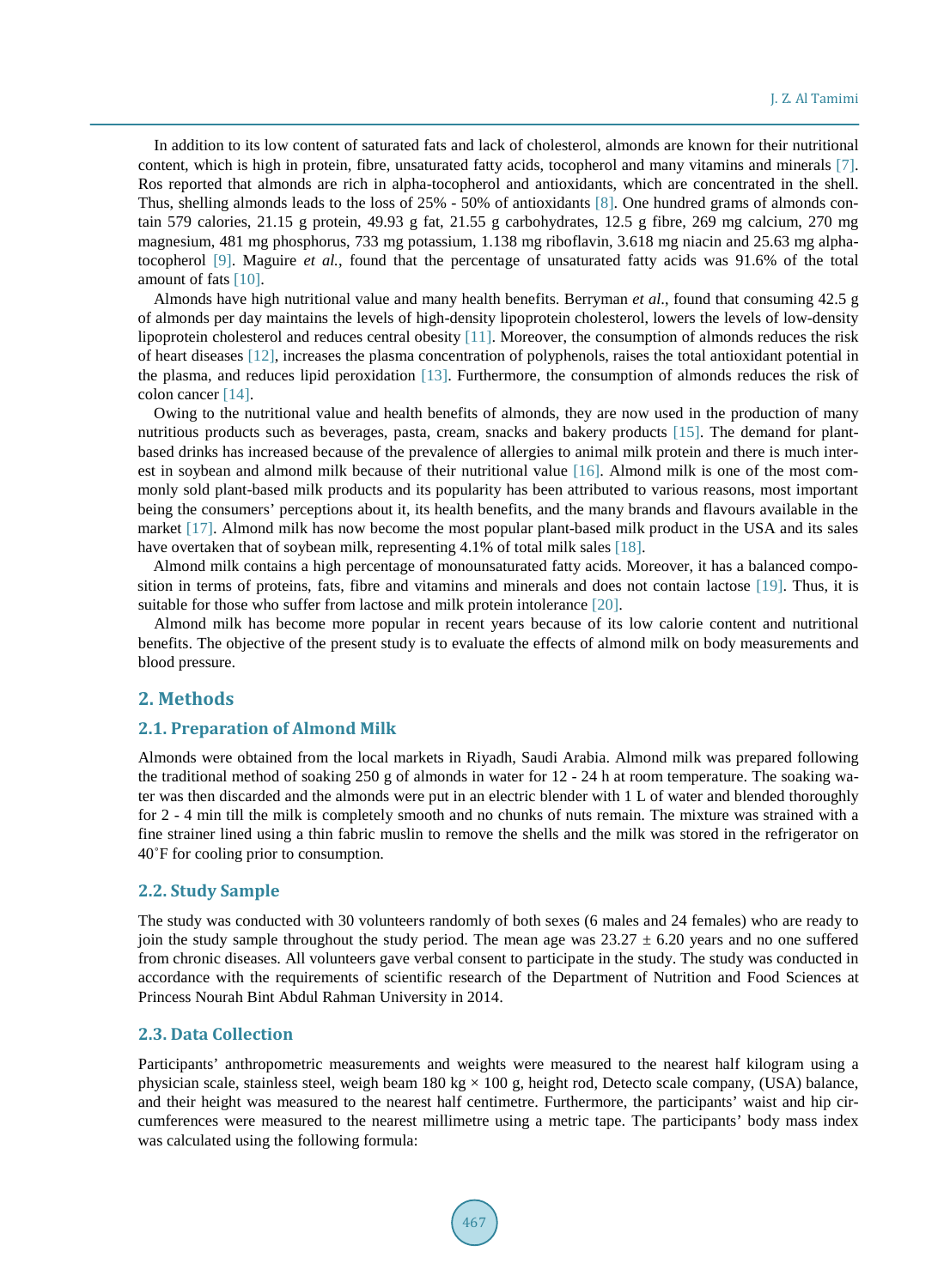Body mass index = weight in kilograms/height in metres squared [\[21\].](#page-5-8) The patients' blood pressure was measured using a blood pressure monitor from Omron M6 ACHEM-7322-E (Matsusaka Mie, Japan).

Participants in the study were asked to substitute only one serving of their daily consumption of dairy products with almond milk, which was prepared daily, without making any other changes to their usual diet. The participants' body measurements and blood pressure levels were also taken 2 weeks after the start of the experiment. The experiment was conducted over 4 weeks, after which the body measurements and blood pressure were taken for the third time.

#### **2.4. Data Analysis**

The data were summarised using the Statistical Package for Social Sciences (SPSS Inc., Chicago, IL, USA) version 17 for calculating arithmetic means and the standard deviation, conducting statistical analyses such as the paired sample *t*-tests and drawing graphs.

#### **3. Results**

**[Table](#page-3-0) 1** shows the effects of almond milk on the studied body measurements; the table shows a decrease in the mean weight and a consequent reduction of the body mass index over the 4 weeks period. In addition, the waist and hip circumference decreased. The mean body mass index at the beginning of the experiment was 23.44  $\pm$ 3.43 kg/m<sup>2</sup>. By the end of the second week, this dropped to  $23.00 \pm 3.41$  kg/m<sup>2</sup>, which fell to  $22.71 \pm 3.42$  kg/m<sup>2</sup> by the end of the study. The mean waist circumference at the beginning of the experiment was  $67.83 \pm 15.62$  cm, which fell to  $66.21 \pm 16.64$  cm by the end of the study. Similar results were found for the mean hip circumference, which was  $76.17 \pm 4.84$  cm at the beginning of the experiment, and  $73.13 \pm 5.18$  cm at the end of the experiment. **[Table](#page-3-0) 1** also shows that the effect of almond milk on the body measurements was statistically significant after 2 weeks ( $p \le 0.000$ ). Furthermore, this statistically significant effect continued to the end of the experiment (end of the fourth week).

**[Figure](#page-2-0) 1** shows the changes in the mean weight, body mass index and waist and hip circumferences over the duration of the study. A decrease can be seen in the mean body measurements during the study period.

The systolic and diastolic blood pressures were not affected by the daily consumption of almond milk and no statistically significant effects were observed during the study period (**[Table](#page-3-1) 2**).

### **4. Discussion**

<span id="page-2-0"></span>The results of the present study showed that the daily substitution of one serving of dairy product with one cup of almond milk caused statistically significant decreases in weight, body mass index and waist and hip circumferences over the study period. This may be attributed to the low calorie content of almond milk compared with that of cow milk (3.7% fat) because one cup of unsweetened almond milk contains 39 calories in contrast to the 156 calories in one cup of cow milk [\[9\].](#page-4-8)



**Figure 1.** Effect of almond milk on mean body measurements during the experiment.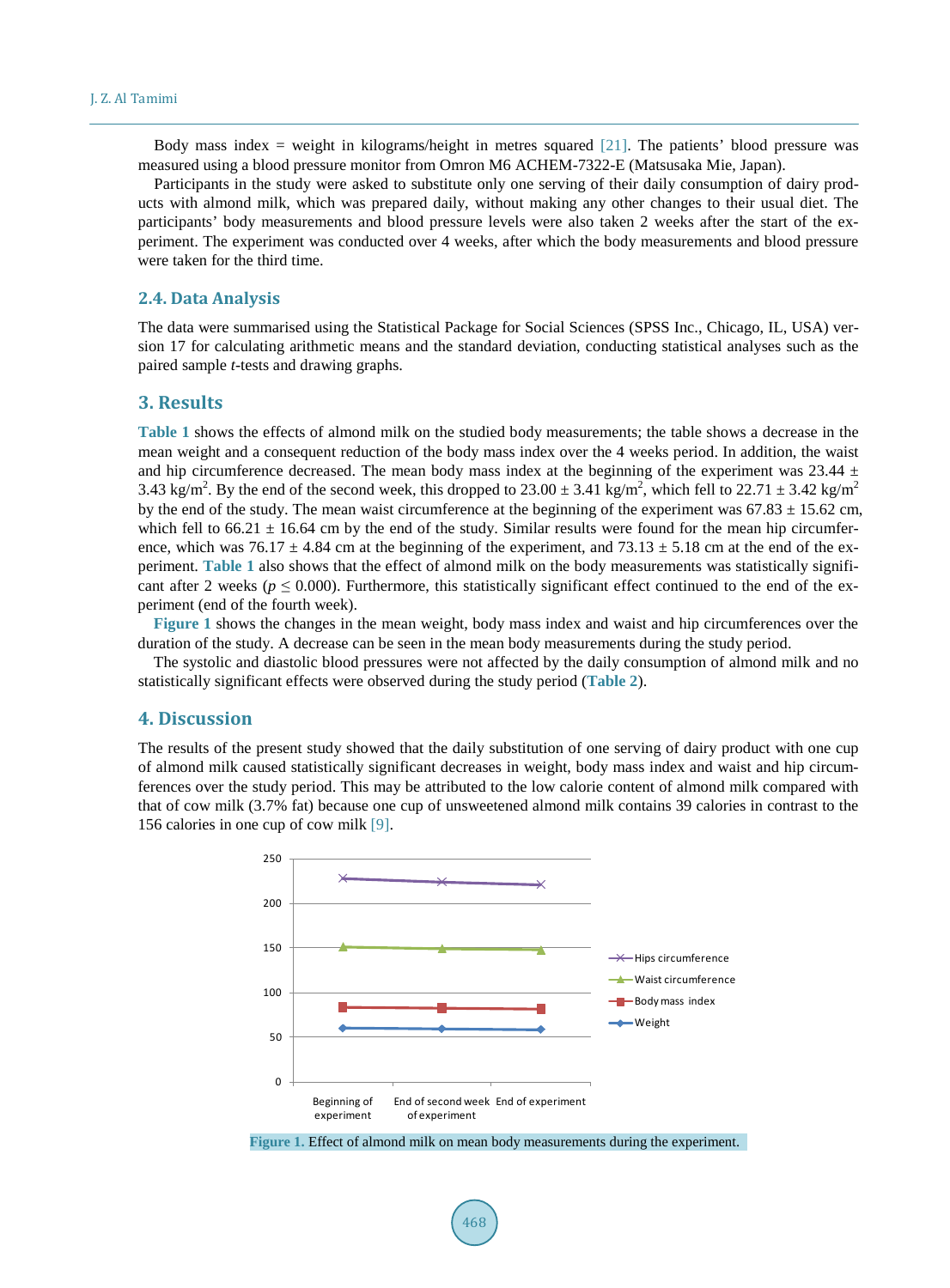| where it millet or allittle limit on the participation code, includitelity |                                                         |                    |                                   |                |           |            |  |  |  |
|----------------------------------------------------------------------------|---------------------------------------------------------|--------------------|-----------------------------------|----------------|-----------|------------|--|--|--|
|                                                                            | <b>Variable</b>                                         | $Mean \pm SD$      | <b>Correlation</b><br>coefficient | <b>T-value</b> | <b>DF</b> | $p$ -value |  |  |  |
| Weight in kg                                                               | At the beginning of the first week of the<br>experiment | $60.84 \pm 11.62$  |                                   |                |           |            |  |  |  |
|                                                                            | End of the second week of the experiment                | $*59.73 \pm 11.69$ | 0.997                             | 6.868          | 29        | 0.00       |  |  |  |
|                                                                            | End of the fourth week of the experiment                | $*59.00 \pm 11.78$ | 0.992                             | 6.922          |           | 0.00       |  |  |  |
| Body mass index in<br>kg/m <sup>2</sup>                                    | Beginning of the first week of the experiment           | $23.44 \pm 3.43$   |                                   |                |           |            |  |  |  |
|                                                                            | End of the second week of the experiment                | $23.00 + 3.41$     | 0.995                             | 6.831          | 29        | 0.00       |  |  |  |
|                                                                            | End of the fourth week of the experiment                | $22.71 \pm 3.42$   | 0.986                             | 6.855          |           | 0.00       |  |  |  |
| Waist circumference<br>in cm                                               | Beginning of the first week of the experiment           | $67.83 \pm 15.62$  |                                   |                |           |            |  |  |  |
|                                                                            | End of the second week of the experiment                | $66.89 + 16.21$    | 0.999                             | 5.363          | 29        | 0.00       |  |  |  |
|                                                                            | End of the fourth week of the experiment                | $66.21 \pm 16.64$  | 0.997                             | 5.513          |           | 0.00       |  |  |  |
| Hip circumference<br>in cm                                                 | Beginning of the first week of the experiment           | $76.17 \pm 4.84$   |                                   |                |           |            |  |  |  |
|                                                                            | End of the second week of the experiment                | $^*74.0 \pm 5.37$  | 0.981                             | 7.254          | 14        | 0.00       |  |  |  |
|                                                                            | End of the fourth week of the experiment                | $13 + 5.18$        | 0.975                             | 10.023         |           | 0.00       |  |  |  |

#### <span id="page-3-0"></span>**Table 1.** Effect of almond milk on the participants' body measurements.

\*Statistically significant at  $p \le 0.000$ ; SD = std. deviation; DF = degrees of freedom.

#### <span id="page-3-1"></span>**Table 2.** Effect of almond milk on the participants' blood pressure.

|                                     | <b>Variable</b>                               | $Mean \pm SD$     | <b>Correlation</b><br>coefficient | <b>T-value</b> | DF | <i>p</i> value |
|-------------------------------------|-----------------------------------------------|-------------------|-----------------------------------|----------------|----|----------------|
| Systolic blood<br>pressure in mmHg  | Beginning of the first week of the experiment | $119.60 \pm 9.27$ |                                   |                |    |                |
|                                     | End of the second week of the experiment      | $121.53 \pm 7.39$ | 0.762                             | $1.762 -$      | 29 | 0.089          |
|                                     | End of the fourth week of the experiment      | $120.03 \pm 5.10$ | 0.570                             | $0.32 -$       |    | 0.757          |
| Diastolic blood<br>pressure in mmHg | Beginning of the first week of the experiment | $74.77 \pm 11.25$ |                                   |                |    |                |
|                                     | End of the second week of the experiment      | $75.76 + 9.34$    | 0.842                             | $0.811 -$      | 29 | 0.424          |
|                                     | End of the fourth week of the experiment      | $75.07 + 6.84$    | 0.611                             | $0.184 -$      |    | 0.855          |

\*Statistically significant at  $p \le 0.000$ ; SD = std. deviation; DF = degrees of freedom.

In a study have noted that almond consumption does not lead to weight gain when added to the diet, when included in a low calorie diet, it can enhance weight loss. Furthermore, almond is characterised by a low sugar indicator [\[22\].](#page-5-9)

In a study by Hollis and Mattes, participants were asked to add almonds to their normal diet; the authors found that the consumption of almonds did not affect the participants' weight, despite the increase in calories. This makes almond a good alternative as a snack, owing to its ability to curb hunger and decrease the desire to eat larger meals. This may be because almonds contain monounsaturated fats, protein and fibre which contribute to feelings of satiety [\[23\].](#page-5-10)

In a study by Tan and Mattes, although the participants were asked to add almonds to their normal daily diet with main meals or as snacks, no statistically significant effects were observed on the weight, body mass index or blood pressure [\[24\]](#page-5-11) and Fraser, *et al*., found similar results [\[25\].](#page-5-12)

In this study there was no addition to the participants' normal diet; there was only substitution with a product that had a lower calorie content, which led to the reduction in weight. Moreover, the fats in almond milk, which amount to 2.88 g, are mostly monounsaturated (1.86 g), with the remaining amount being polyunsaturated fat [\[9\].](#page-4-8)

Many studies have shown that polyunsaturated fat can promote weight loss. A study conducted in 2012 by the Missouri University of Science and Technology indicated that when given almond oil, improvements were observed in normal weight and obese lab rats in terms of insulin sensitivity and glucose tolerance. Furthermore,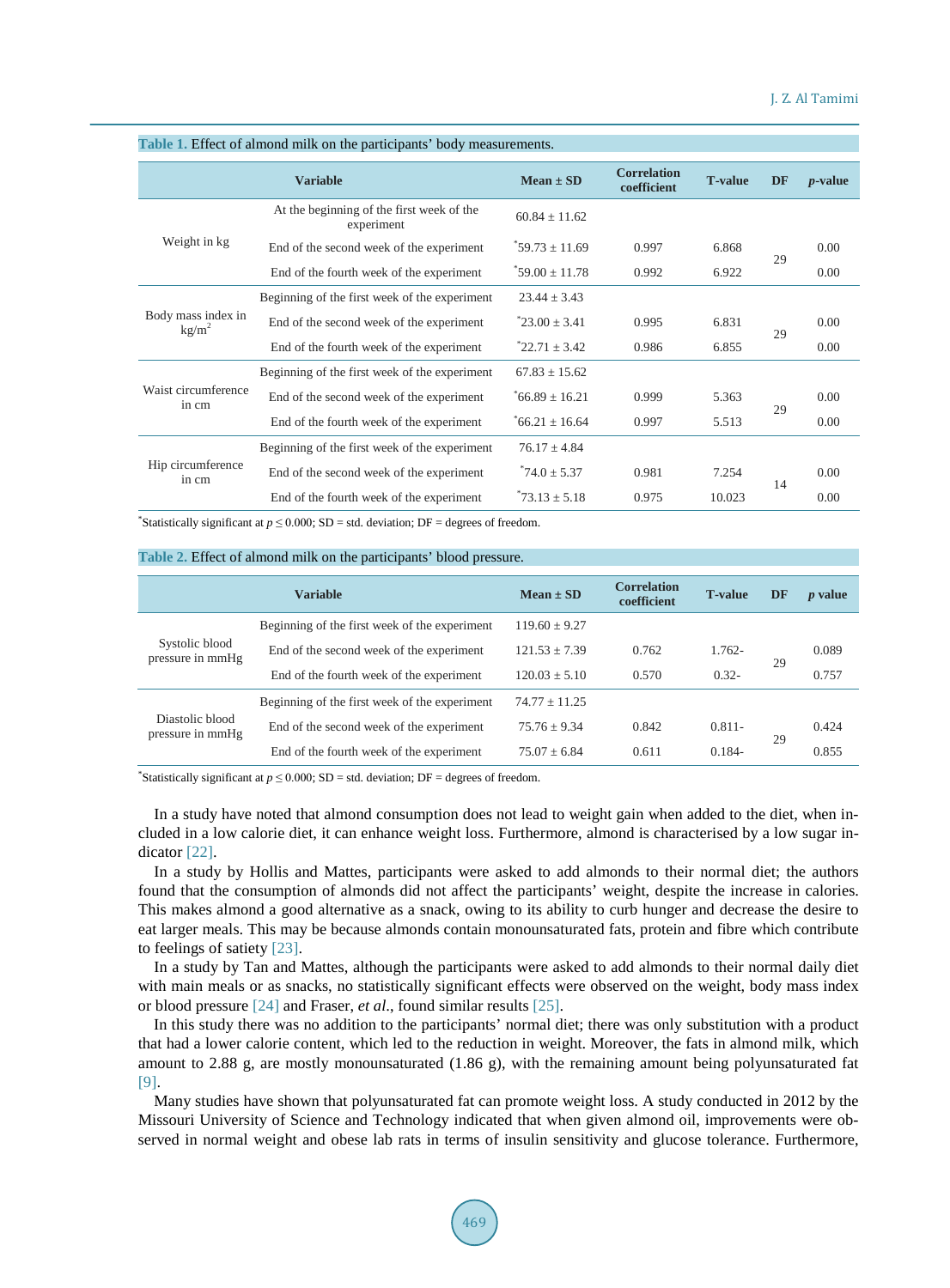their weight remarkably decreased [\[26\].](#page-5-13)

Mandalari, *et al.*, noted the health and nutritional benefits of almond fats. They reported that these fats improve the function of the digestive system and raise the levels of beneficial bacteria in the digestive system. Interestingly, these characteristics were observed only when finely ground almond was used and not when defatted almonds were used [\[27\].](#page-5-14) In addition, Gadgil *et al.*, found that insulin sensitivity improves with the adoption of a diet that is rich in unsaturated fatty acids [\[28\].](#page-5-15)

Despite the fact that almond milk is a good source of alpha-tocopherol, which has an important role in improving the health of blood vessels and preventing blood circulation diseases, the present study did not show any changes in the participants' systolic and diastolic blood pressures. Choudhury, *et al.*, found that daily consumption of 50 g of almonds by healthy adults for 4 weeks led to a decrease in the mean diastolic blood pressure. However, no changes occurred in the blood pressure of adults at risk for hypertension. The reason for the lack of effect on blood pressure may be that the amount of alpha-tocopherol in 1 cup of almond milk is 7.36 mg. In contrast, Choudhury *et al.*, reported 12 mg of alpha-tocopherol in 50 g of almonds [\[29\].](#page-5-16)

#### **5. Conclusion**

The present study revealed the effects of daily consumption of almond milk on body measurements. From the results of the study, we recommend further long-term research, especially on obese individuals and those with indications of metabolic syndrome, in addition to further studies on the long-term effect of almond milk on blood pressure.

#### **Acknowledgements**

The researcher would like to express sincere gratitude to the students Haleemah Mohammed Sharahili and Norah Saleh Al Rashidi for taking part in data collection and conducting the experiments on the participants.

#### **References**

- <span id="page-4-0"></span>[1] Barceloux, D.G. (2008) Medical Toxicology of Natural Substances: Foods, Fungi, Medicinal Herbs, Plants, and Venomous Animals. John Wiley & Sons. <http://dx.doi.org/10.1002/9780470330319>
- <span id="page-4-1"></span>[2] Bailey, L.H. and Bailey, L.H. (1976) Hortus Third: A Concise Dictionary of Plant Cultivated in US and Canada (No. 582.03/B155). MacMilan Publishing Co. Inc.
- <span id="page-4-2"></span>[3] Keith, R. (1999) Collins Wildlife Trust Guide Trees: A Photographic Guide to the Trees of Britain and Europe. Harper Collins, London.
- <span id="page-4-3"></span>[4] Griffiths, M.D. and Huxley, A.J. (1992) The New Royal Horticultural Society Dictionary of Gardening. Macmillan Press, London.
- <span id="page-4-4"></span>[5] (2011) "Almond". Plant Village, The Huck Institutes of the Life Sciences, Pennsylvania State University. [https://www.plantvillage.org/en/topics/almond/diseases\\_and\\_pests\\_description\\_uses\\_propagation](https://www.plantvillage.org/en/topics/almond/diseases_and_pests_description_uses_propagation)
- <span id="page-4-5"></span>[6] Micke, W.C. (1996) Almond Production Manual. Oakland: University of California (System). Division of Agriculture and Natural Resources. UCANR Publications 3364.
- <span id="page-4-6"></span>[7] Miraliakbari, H. and Shahidi, F. (2008) Lipid Class Compositions, Tocopherols and Sterols of Tree Nut Oils Extracted with Different Solvents. *Journal of Food Lipids*, **15**, 81-96. <http://dx.doi.org/10.1111/j.1745-4522.2007.00104.x>
- <span id="page-4-7"></span>[8] Ros, E. (2010) Health Benefits of Nut Consumption. *Nutrients*, **2**, 652-682. <http://dx.doi.org/10.3390/nu2070652>
- <span id="page-4-8"></span>[9] United States Department of Agriculture (2016) Nutrient Database for Standard Reference Release 28. <http://ndb.nal.usda.gov/ndb/foods/show/3635?manu=&fgcd>
- <span id="page-4-9"></span>[10] Maguire, L.S., O'Sullivan, S.M., Galvin, K., O'Connor, T.P. and O'Brien, N.M. (2009) Fatty Acid Profile, Tocopherol, Squalene and Phytosterol Content of Walnuts, Almonds, Peanuts, Hazelnuts and the Macadamia Nut. *International Journal of Food Sciences and Nutrition*, **55**, 171-178. <http://dx.doi.org/10.1080/09637480410001725175>
- <span id="page-4-10"></span>[11] Berryman, C.E., West, S.G., Fleming, J.A., Bordi, P.L. and KrisEtherton, P.M. (2015) Effects of Daily Almond Consumption on Cardiometabolic Risk and Abdominal Adiposity in Healthy Adults with Elevated Ldlcholesterol: A Randomized Controlled Trial. *Journal of the American Heart Association*, **4**, e000993. <http://dx.doi.org/10.1161/JAHA.114.000993>
- <span id="page-4-11"></span>[12] Nishi, S., Kendall, C.W., Gascoyne, A.M., Bazinet, R.P., Bashyam, B., Lapsley, K.G., Augustin, L.S., Sievenpiper, J.L. and Jenkins, D.J. (2014) Effect of Almond Consumption on the Serum Fatty Acid Profile: A Dose-Response Study. *British Journal of Nutrition*, **112**, 1137-1146. <http://dx.doi.org/10.1017/S0007114514001640>